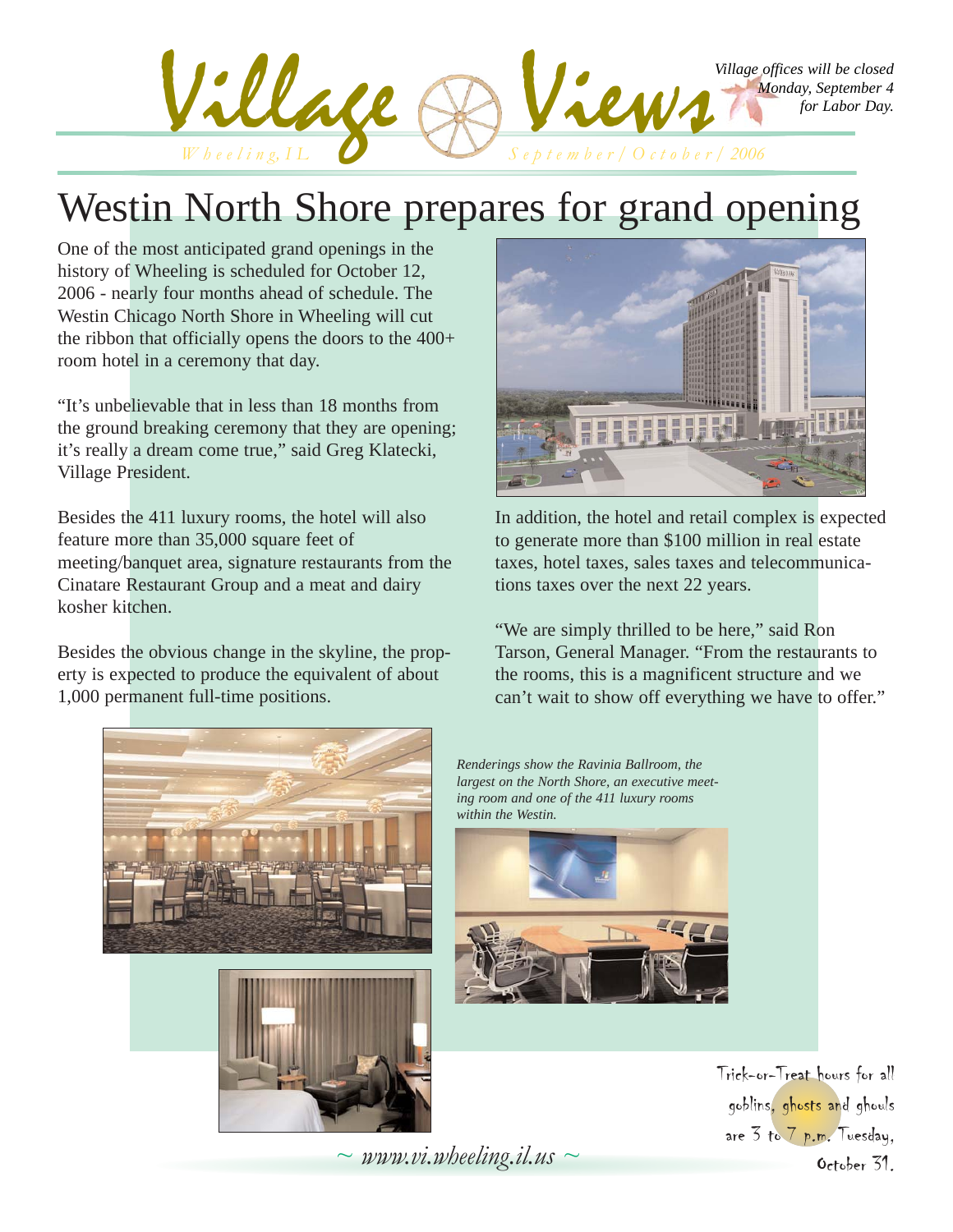# Wheeling police chief retires after 38 years

Police Chief John Popadowski shut his office door for the last time as a law enforcement professional August 18 after 38 years on the job.

Popadowski started his police career at 21 in 1968 in the Evanston Police Department. He worked his way through the ranks to become a commander in that department. In 1995, he retired from the Evanston department to become Wheeling's deputy police chief. He was named acting chief in 1997, and was appointed chief a year later.

Village Manager Wally Douthwaite said it will not be easy to replace Popadowski.

"If he's not the best police chief I've worked with, he's up there," Douthwaite said. "He's an outstanding pro, well-respected by his subordinates and a good team player. He's an all-around good, professional cop."

As a young officer, Popadowski never envisioned becoming the chief of any department, because he enjoyed working the streets.

"I found it rewarding -- having the opportunity and ability to help people," he said. "I thought it was great to catch the bad guy. It was something I kept wanting to do."

Among the many changes Popadowski saw throughout his career was the increased use in technology and increased interaction between the community the department.

Popadowski said he has no grand plans for retirement, but will take some time off for himself to visit friends out West and ride his new Harley-Davidson.

"I've had a great ride, but I'm leaving the department in great hands," Popadowski said. "Looking back, I wouldn't change a thing."

Douthwaite named Deputy Chief John Stone as acting police chief.

# If the Gates are Down Don't Go Around

Railroad Crossing Safety will become a year-long focus for the Wheeling Police Department thanks to a grant the Department has received from the Illinois Commerce Commission (ICC). Funding for the grant will be administered by the Illinois Department of Transportation. The Public Education and Enforcement Research Program or PEERS grant will provide financial support to conduct enforcement initiatives at the rail crossings over Dundee and Hintz Roads and at the Wheeling Metra Commuter Rail Station through June of 2007. These initiatives will also be coordinated with the National "Operation Lifesaver" campaign.

The Police Department will also utilize part of the grant for education projects directed at both vehicular and pedestrian commuters to create greater awareness for safety issues related to rail crossings. Additional educational projects are being planned for school aged children in classroom presentations, at various community events regularly attended by Wheeling youth and as part of driver education classes in the high school. Residents will see flyers, banners, news stories, and promotional items distributed throughout the year to reinforce rail crossing safety.

According to Corporal Thomas Lorenz of the Wheeling Police Department, hundreds of lives are lost across the country each year as a result of rail crossing violations. "We hope to bring this safety message to every resident in Wheeling and every commuter who passes through the Village," Lorenz said. Current Illinois Laws allow fines up to \$500 for violating railroad crossing gates.

*2 ~ www.vi.wheeling.il.us ~ 2*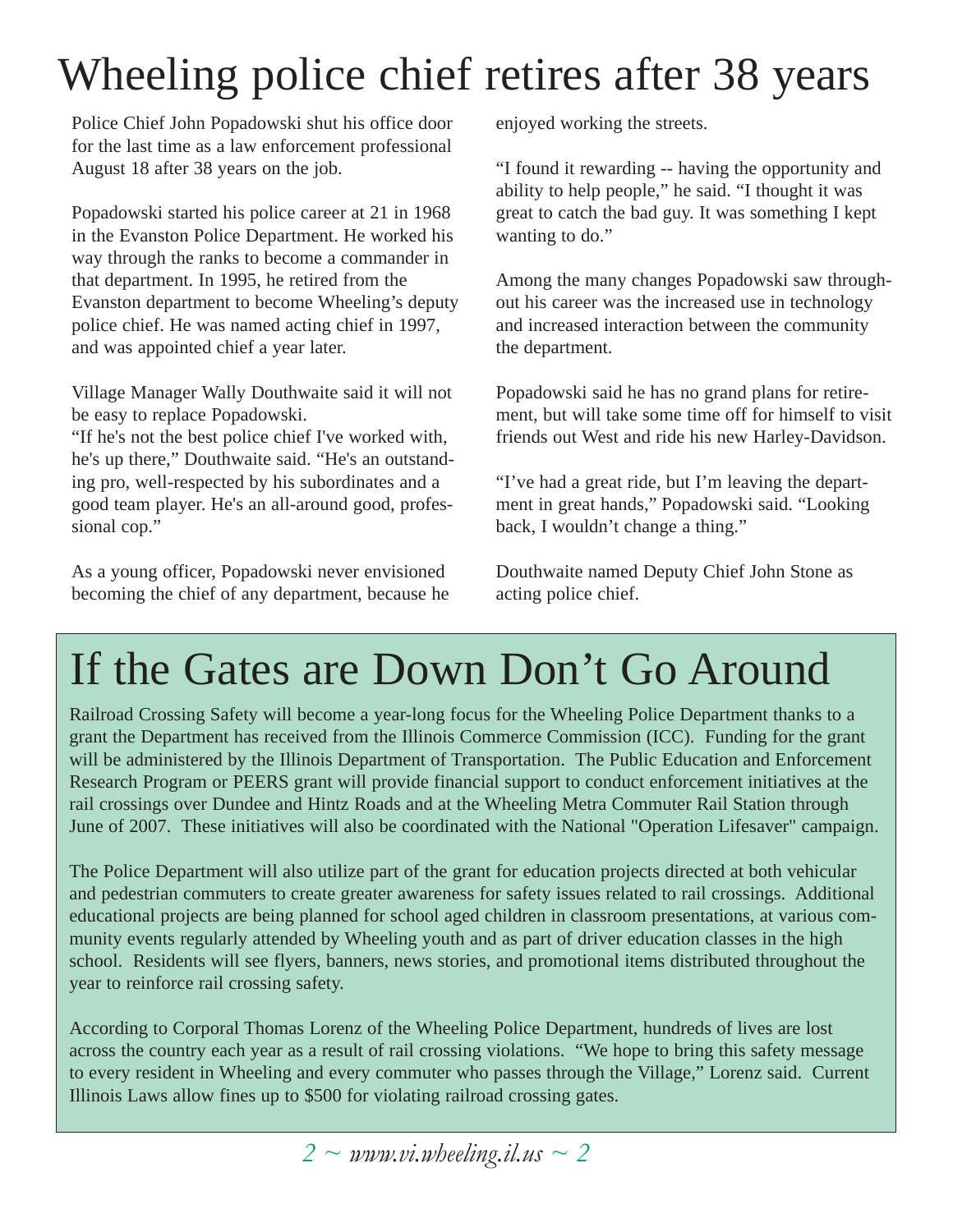# Fire Department offers flu prevention tips; plans annual 'drive-thru' shot clinic

With the arrival of fall comes the beginning of flu season. Each year, approximately 5% to 20% of the population gets the flu, more than 200,000 individuals are hospitalized because of it, and approximately 36,000 individuals die as a result of complications brought on by the flu. Individuals 65 and older, children between the ages of 6 months to 24 months, pregnant women, and individuals with chronic health care issue (ex. diabetes) are at high risk for serious complications due to the flu. By taking a few simple precautions, you can minimize your risk of catching or experiencing complications due to the flu.

Get a flu vaccination every year. The best time of the year to get a flu vaccination is in the fall.

#### The Village of Wheeling offers a 'drive-thru' flu clinic on:

Saturday, October 14, 2006 at the Main Fire Station, 255 W. Dundee Road. From 10 a.m. until noon, the flu clinic will be limited to Wheeling residents only. From noon to 2:00 p.m., the flu clinic will be open to everyone. The cost for this year's flu shots is \$25 (cash or non-HMO Medicare Part B only. No credit cards or checks will be accepted). For those individuals aged 65 and over, pneumonia vaccines are also available at the flu clinic for an additional \$40 (cash only). As part of the 'drivethru' flu clinic, individuals will have the opportunity to have their blood pressure taken and their vehicle tires properly inflated.

#### The Wheeling Senior Center offers a flu clinic on:

Thursday, November 9, 2006 at the Senior Center, 199 North First Street from 9 a.m. to noon. This flu clinic is restricted to senior citizens. The cost for flu shots and pneumonia vaccinations are the same as those charged for the 'drive-thru' flu clinic listed above.

Wash your hands regularly throughout the day with warm water and soap. Work the soap into a lather for a minimum of 30 seconds paying attention to finger nails, between fingers, and the back of the hands. Wash your hands before and after eating, using the restroom, after touching common work surfaces, sneezing or blowing your nose, and after being around ill people. If you are not routinely around soap and water, carry alcohol-based, waterless hand cleaners in your purse, briefcase, backpack, glove compartment, or gym bag.

Avoid touching your eyes, nose, or mouth as much as possible. Germs that collect on our hands are easily transmitted through these routes into our bodies.

Get regular exercise, 8 hours of sleep daily, and eat nutritionally balanced meals. This will help to maintain a healthy immune system and will aid in fighting off the effects of the flu.

If you have the flu, stay home! Do not go to work, school, church, run errands, or go shopping. Rest will help your body to fight off the effects of the flu and will minimize the potential of other individuals from catching the flu from you.

When you sneeze, cover your nose and mouth and blow you nose into a tissue. Immediately discard your tissue into a waste container.

Consult with a personal physician if flu symptoms continue for more than several days, progressively become worse over several days or vomiting/diarrhea is resulting in severe dehydration. In rare cases, your physician may prescribe the use of antiviral medications to treat the flu. Since the flu is a virus, it is not treated with antibiotics unless there are secondary health issues involved.

*3 ~ www.vi.wheeling.il.us ~ 3*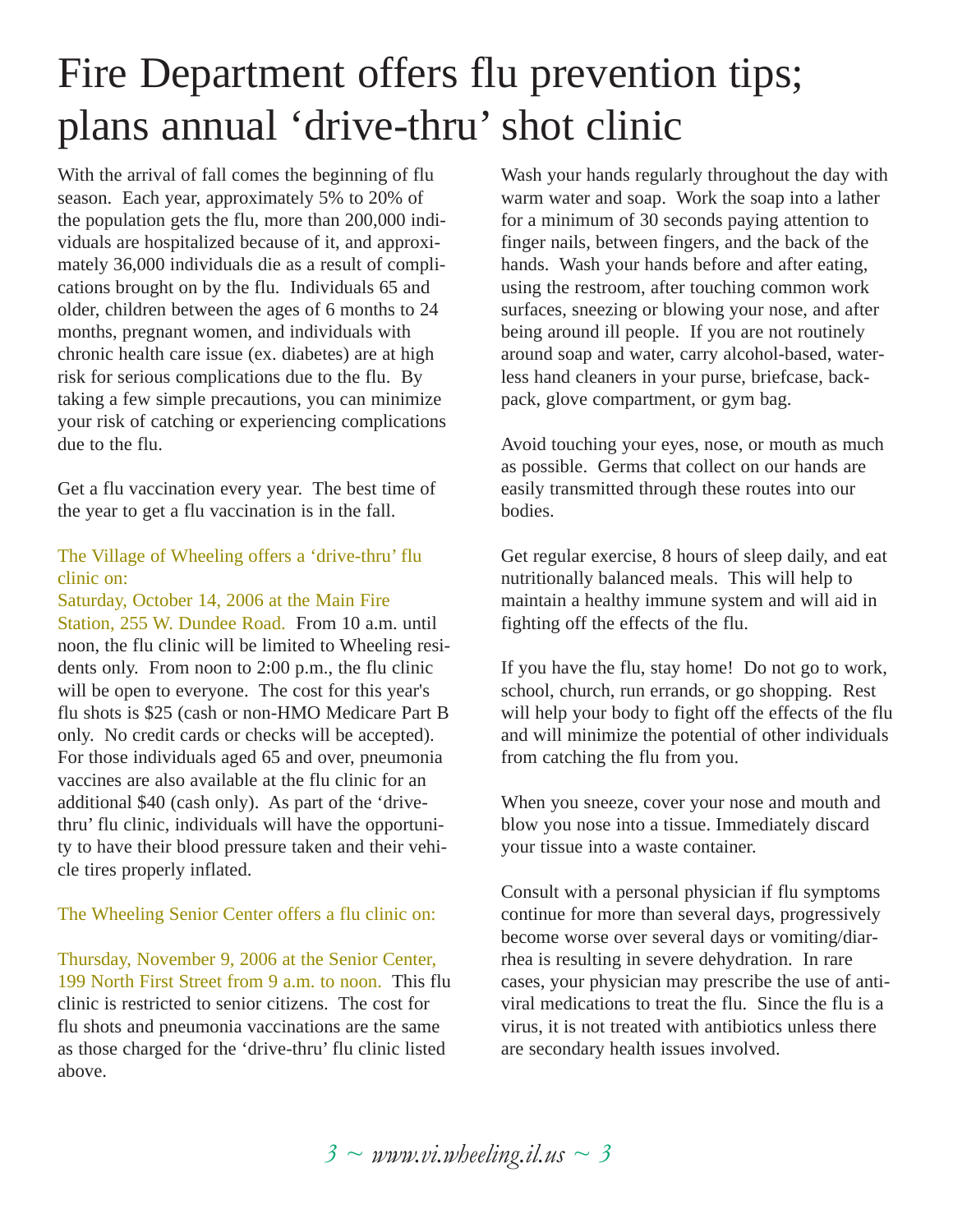# PW Dartment outlines fall leaf disposal program

With the onset of the fall season, the Public Works Department reminds residents not to deposit leaves into streets and gutters. Leaves intentionally raked into streets/gutters have a clear and immediate detrimental effect on the Village's storm sewer system.

As we are all aware, rainfall during the fall season in our area is standard. Leaves deposited into streets/gutters will inevitably result in – during periods of even relatively minor rainfall – clogged storm sewer inlets and subsequent localized flooding. Correcting such problems takes significant man-hours and results in substantial added costs.

The Village's contract with Waste Management provides for alternative methods by which residents may dispose of leaves and other forms of landscape waste. In addition to paper landscape waste bags, residents may use plastic or metal refuse cans – the latter, of course, being emptied and returned to the resident for future use. Instead of the ongoing expense relating to the purchase of paper landscape waste bags, residents may wish to make a one-time investment into one or more plastic and/or metal refuse cans for this use. Wheeling is one of only a few communities where such a disposal method is available. Moreover, the Village eliminated the requirement of residents to purchase "stickers" for each bag/can of landscape waste disposed. Again, the intent of the Village was to provide a program offering the greatest ease and least amount of inconvenience to its residents.



### Be a 'Crime-Free' VIP

Congratulations to the VIP Apartment complex on the recent completion of training that made them a Crime Free Multi Housing (CFMH) complex. The Crime Free Multi-Housing Program is a, state-of-the-art, crime prevention program designed to reduce crime, drugs, and gangs on apartment properties. The program consists of three phases that must be completed under the supervision of the local police department. Property managers can become individually certified after completing training in each phase and the property becomes certified upon successful completion of all three phases.

### Make a Key Connection @ Indian Trails Public Library

The Indian Trails Library District recently unveiled its brand new periwinkle blue library card that has an attached key tag and to go with it. Throughout September, they will be handing out 500 free key chains to the first 500 patrons who get new library cards or trade in their old library cards. The key tag is great because you need never leave home again without your library card. For details call (847) 459-4100 or visit www.indiantrailslibrary.org.

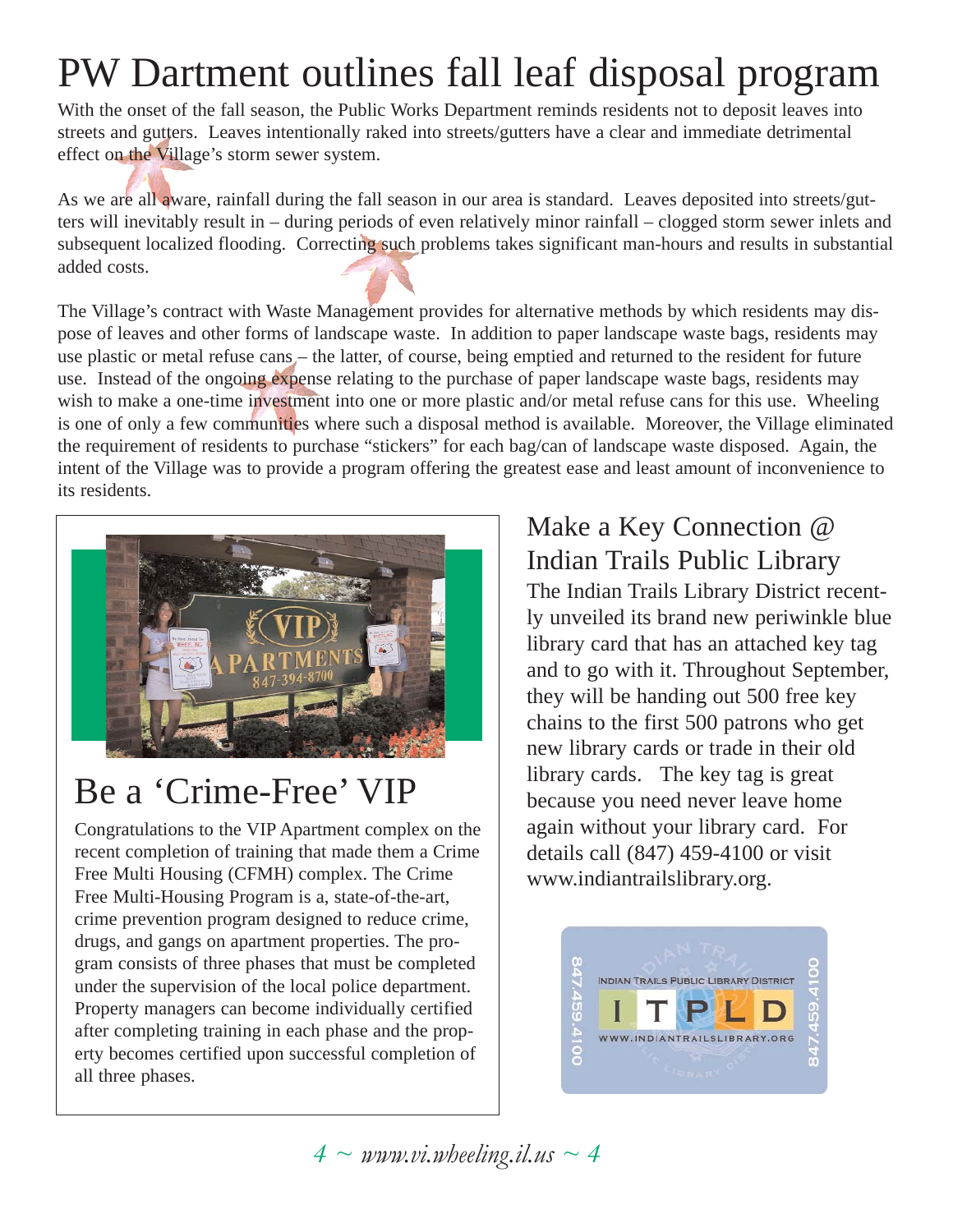### Pavilion Senior Center \* 199 N. First St. \* 847-459-2670

*The Pavilion Senior Center in Wheeling announces the following program that will be offered to area senior citizens. Anyone 55-years or older is welcome to join the activities or volunteer services to assist or share talents with others.*

### Flea Market - Rummage Sale

The Annual Flea Market and Rummage Sale is scheduled for two days, Friday and Saturday, September 8 & 9 at the Pavilion Senior Center, 199 N. First Street. (Thursday, September 7th, the senior center will be closed due to time needed to set up for this event.) It's now time to get rid of all those things you never use! We are still accepting your treasures for the affair. You may bring them daily between now and September 7th. A light lunch may be purchased to increase your shopping time. Friends, relatives and neighbors of surrounding communities are invited to shop for treasures (old and new) to your heart's content. Make a day or two of it!

#### Community Paint-A-Thon

The Community Paint-A-Thon is a unique partnership designed to paint the exteriors of homes owned and occupied by persons with limited financial resources, who are at least 60-years-of-age or older, or those who have a permanent disability and unable to do the work themselves. This project utilized the support of many volunteers and community organizations to complete the task on one day which is scheduled for Saturday, September 9, 2006.

Volunteers are needed! If any individual or company would like to volunteer to paint for the event, contact the Volunteer Center at Northwest Suburban Chicago at 847- 228-1320. Both skilled and unskilled painters are welcome to participate. Help is needed to allow this wonderful program to continue to serve our senior and disabled residents who are so appreciative of a helping hand and a fresh coat of paint!

### B-I-N-G-O.....and lunch.

Bring your friends and lucky charms for a delightful afternoon of lunch and bingo Tuesday, September 12 from 11:30 a.m. to 1:30 p.m. at the Pavilion Senior Center. A delicious lunch will be served and prizes awarded to the winners. Code: 2934 - Cost: \$10.

### Down the stretch they come.....

Bring your lucky charms and friends as we travel to Hawthorne Race Track from 10 a.m. to 5 p.m. September 7. Enjoy an all-inclusive package that includes club house admission, live racing program, reserved seating, winner's circle photo, lunch and round trip transportation. Code: 2936 - Cost: \$45.

#### Drive safe, drive wise

AARP volunteer, Om Johari, will be conducting a Driver Safety class at the Pavilion on Wednesdays, September 20 and 27th from 9 a.m. to 1 p.m. Upon completion of this class you may be eligible for a discount on the liability portion of your car insurance. Participants must attend both classes to be eligible. Fee is \$10. Call 847- 459-2670 for reservations.

#### Rotary birthday celebration

The Wheeling Rotarians will entertain the Pavilion Seniors with their annual birthday party on Friday, September 22nd at noon. A luncheon catered by Market Square and Bingo with fantastic prizes will be the order of the day. There is no charge for this event, but only members of the senior center may attend and they must be registered by September 19. Get your free ticket now as this popular event fills up fast.

### Commission Fall Forum

The Commission Fall Forum is scheduled for Wednesday, October 18. The subject will be "Transportation" with representatives from Pace, Wheeling Township and Trustee Ken Brady speaking. Call for more information.

### Jaycees Octoberfest

The annual Octoberfest Celebration planned by the Wheeling Jaycees at the Pavilion Senior Center will take place on Saturday, October 21st. No fee. Members of the Pavilion may register at the senior center to receive your ticket and set up your table of friends prior to October 13th.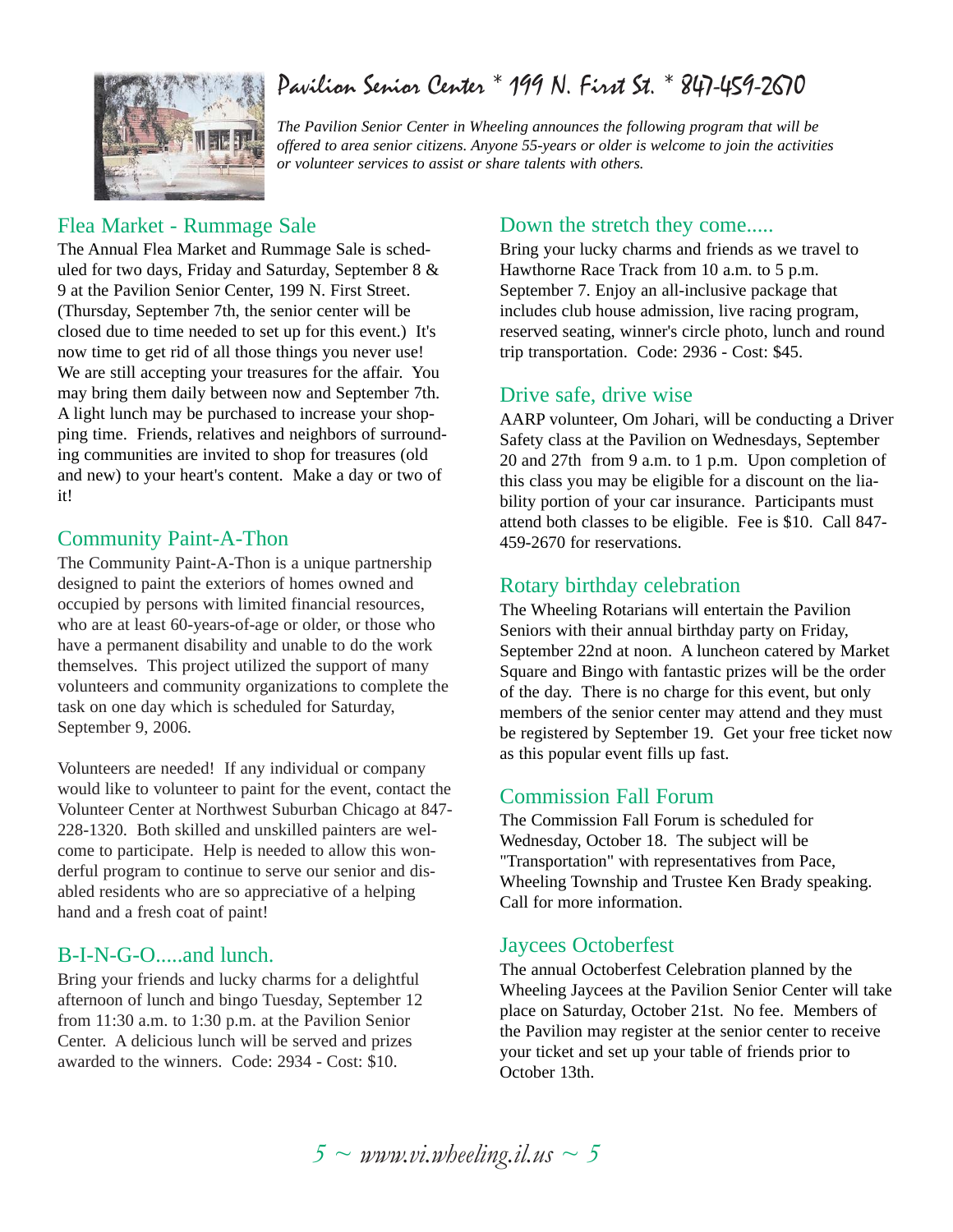

On behalf of the Village of Wheeling, thanks to everyone for their hard work in putting on Freedom Fest 2006. More than 20,000 people enjoyed the food, music and activities over the July 3-4 event. While it would be difficult to thank every individual, we would like to thank our sponsors. Without their continued support this event would not be possible.

Thank You!

Abel RV Center

Candlewood Suites

Corus Bank

Indeck Power

Optimum Health Clinic

Smith Family Construction, Inc.

Suburgan Surgical

### Community Blood Drive Success Story

According to the Board of Health, July's community blood drive was a great success with 50 attendees donating more than 40 units of blood. "We'd like to thank everyone who took time out of their schedules to contribute to the drive," said Beverly Slaby, Health Officer. The following restaurants also contributed to the drive: Bob Chinn's Crabhouse, Wa-Pa-Ghetti's Pizza, Pete Miller's Seafood and Prime Steak, The Original Granny's and Don Roth's Blackhawk. A special thanks goes to Dave Vogel and St. Joseph the Worker Church for helping promote the event. We hope to see you at the next drive scheduled for November 8 at Village Hall.

### Proposed Smoking Ordinance

The Wheeling Board of Health is in the process of preparing a smoking ordinance that will be brought before the Village of Wheeling Board of Trustees for review. It is anticipated that this ordinance will be adopted prior to March 5, 2007, the date the new Cook County ordinance goes into affect. Discussion concerning the drafting of this ordinance is on the agenda for the 7 p.m. September 26, 2006 Board of Health meeting at Village Hall. There will be time allotted for public comments for those in attendance. For more information on the proposed ordinance, contact Beverly Slaby, Health Officer, at 847-459-2621 or by e-mail at bslaby@vi.wheeling.il.us.

Board of Health News News. ard of Health

 $6 \sim$  *www.vi.wheeling.il.us*  $\sim 6$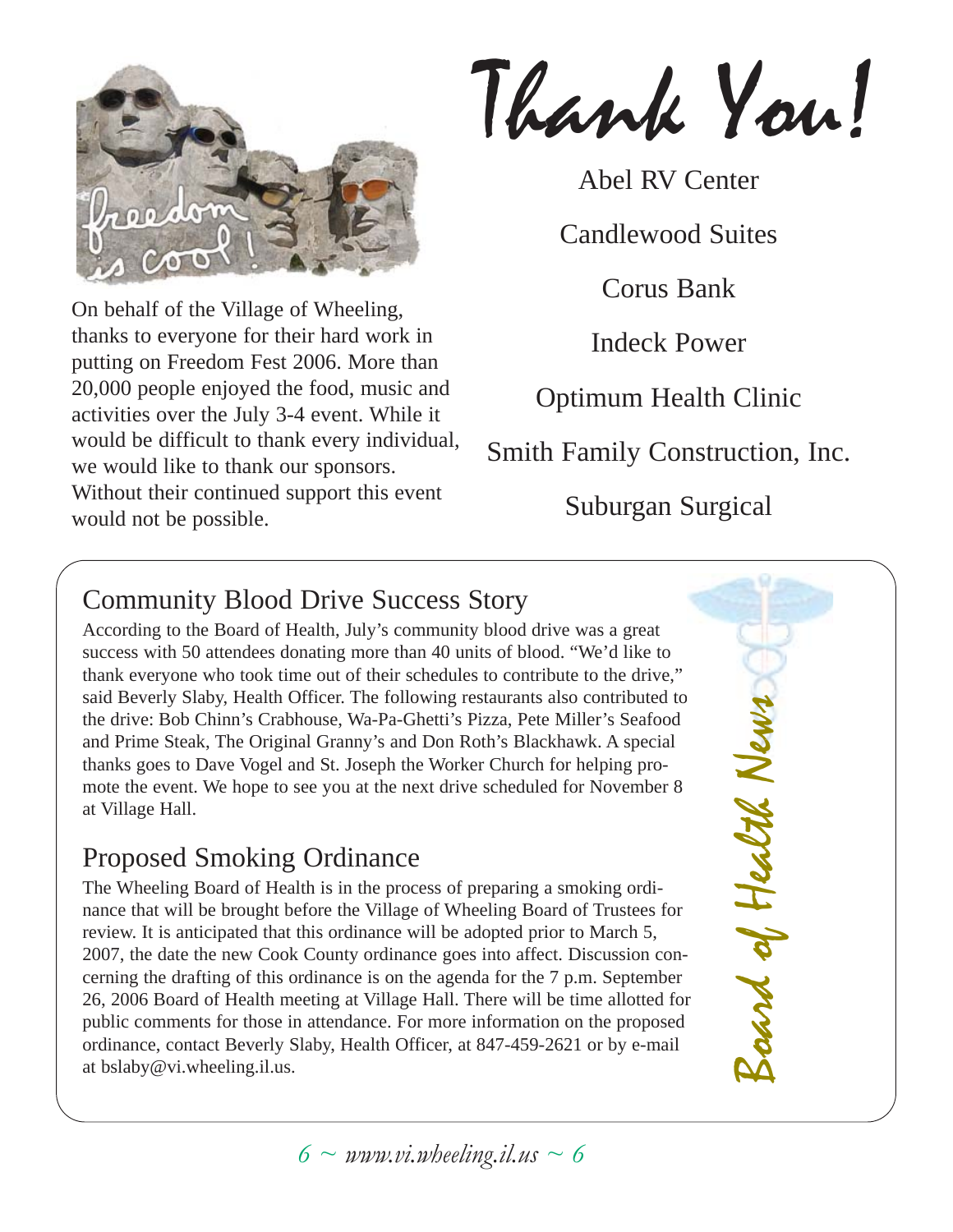News You Can  $U_{1\ell}$ Early Voting will take place from Monday, October 16 through Thursday November 2, for the November 7, 2006 General Election. Early voting will only be offered at certain locations. THERE WILL BE NO EARLY VOTING OR IN-PERSON ABSENTEE VOTING IN THE VILLAGE OF WHEELING. In-person absentee voting will not be conducted at the Early Voting sites. In-person absentee will only be conducted at the Cook County Clerk's office in downtown Chicago from Thursday November 2 to Friday, November 6, 2006. There will be a total of 32 sites for early and in-person absentee voting. Please check the Village of Wheeling website for the locations. The list of locations should

### Handicap parking fines raised

be posted by October 1, 2006

Effective in January of this year, the State of Illinois increased the handicapped parking minimum fine from \$100 to \$250. A new minimum \$250 fine became effective in January 2006 for motorists who park illegally in handicapped spaces in public and private lots. Signs must be updated by property owners to reflect the change. Spot checks show plenty of signs with the old \$100 fine, and some signs still show \$50 fines. Be advised that property owners with outdated signs can be fined up to \$250 for each day of non-compliance by the State's Attorney General Office. There are several sign companies in the Yellow Pages where property owners may purchase a reflective sticker that can be placed over the old sign to show the correct penalty.



#### ATTEND PUBLIC **MEETINGS**

Residents are invited to attend public meetings of Village Boards and Commissions. Most meet in the Village Hall Councilroom unless otherwise noted here.

## Regularly Scheduled Meetings

Village Board - Every Monday, 7:30 p.m.

Plan Commission - 2nd & 4th Thursdays of the month, 7 p.m.

Board of Health - 4th Tuesday, every other month, 7 p.m.

Human Rights Commission - 1st Tuesday of the month, 7:15 p.m., south half of Village Hall lunchroom.

Senior Citizens Commission - 3rd Monday of the month, 10 a.m., south half of Village Hall lunchroom

Fire and Police Commission - 3rd Wednesday of the Month, 2 p.m., Fire Department Training Room

Palwaukee Board of Directors - 3rd Wednesday each month, 6:30 p.m., Airport Offices, 1020 S. Plant Road.